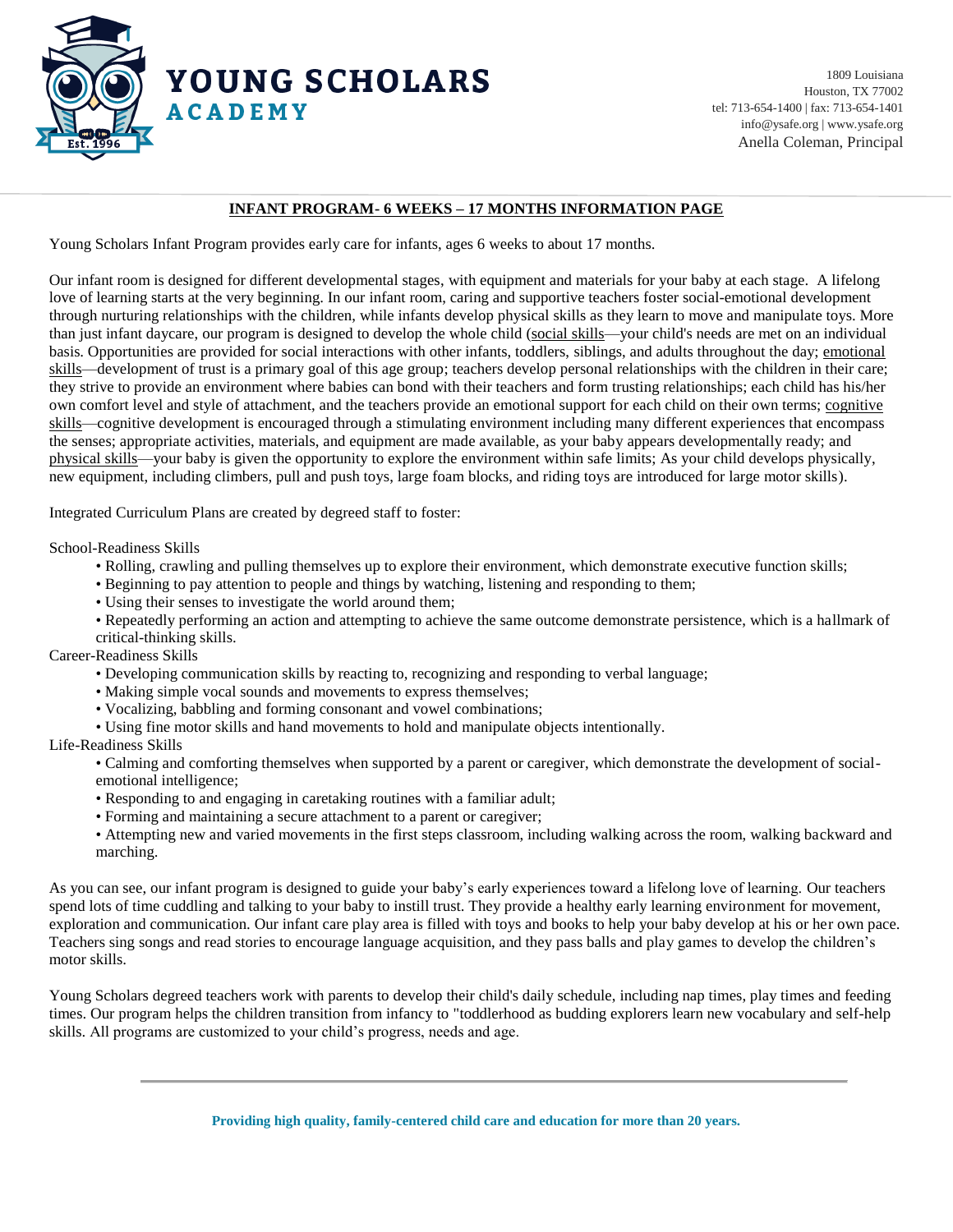

#### Page 2 **INFANT PROGRAM- 6 WEEKS – 17 MONTHS continued**

Lesson plans are posted on the parent board. Plans are used to plan activities for the week. In addition, a brief summary of your child's day will be available for you to read on a daily basis and will be available for you to take home. In addition to daily forms of communication, we also offer parent/teacher conferences. Finally, we encourage you to take part in our parental involvement opportunities to assist with special projects. Our partnership with you is paramount to creating a positive toddler experience for your child.

Communication between parents and teachers is key for providing your infant with a warm, safe, and nurturing experience while at Young Scholars. Our health policies are essential to ensure the health and safety of all of the infants. The policies are designed to consider the safety of both the group and the individual. Parents can take comfort in knowing their child will be supervised at all times and equipment is clean and kept in good repair. Please lets us know if you have any questions about our health policy.

FYI….

When entering the Infant Room, please remove shoes and place them in designated area. Never leave personal belongings i.e. purses, backpacks, keys, wallets, etc in the reach of children. **Please help us keep all children safe by limiting socializing and unnecessary distractions**. **Non-parents/non-guardians are prohibited from entering our Infant Room.**

INFANT ROOM COMMUNICATION BOARD The infant room has a communication board to assist with planning the child's daily needs. In order to plan to meet your child's individual needs, upon arrival, parents are required to record child's last feeding and other pertinent information and special instructions on communication board and/or designed planning form.

SCHOLARTALES Individual records of each baby's daily eating, sleeping, and changing routines will be kept on file. Scholartales are used to capture and report a child's daily activities.

INFANT FEEDING PLAN The Texas Department of Family and Protective Services require that we maintain an updated feeding schedule on each infant in care. Parents will be required to complete a plan based on child's individual developmental need. BREAST-FEEDING Breastfeeding in our infant room is welcomed in designated area.

BOTTLES-FORMULA/MILK In order to meet the individual needs of all infants in care, families are required to provide staff with prepared bottles. To reduce the chance of mistake in feeding, parents are responsible for ensuring that bottles, caps, utensils, and food are labeled at all times. Items that are not clearly labeled will be discarded. No exceptions.

BABY BED BUMPER PADS For your child's safety, baby bed bumper pads are prohibited.

SUPPLIES FOR INFANTS (6 WEEKS – 17 MONTHS) We ask that you bring/ensure the following items are on hand at all times:

- Formula or other liquids placed in **pre-assembled** bottles that were prepared at home.
- Sufficient lunch and snack foods (jar baby food, baby cereal, finger foods) must be provided to meet the minimum dietary needs of each infant.
- Pacifiers, with snap to attach to clothing (if needed)
- Adequate supply of disposable diapers and wipes
- Any creams, wipes, etc. used for diapering
- Plastic grocery bags (for soiled clothing)
- 2-3 feeding dishes and spoons that are microwave safe
- Socks, extra clothing and bibs, Shoes are a must when child begins pulling up
- Two sets of sheets and cover blanket

## **\*As a reminder all items must be labeled.**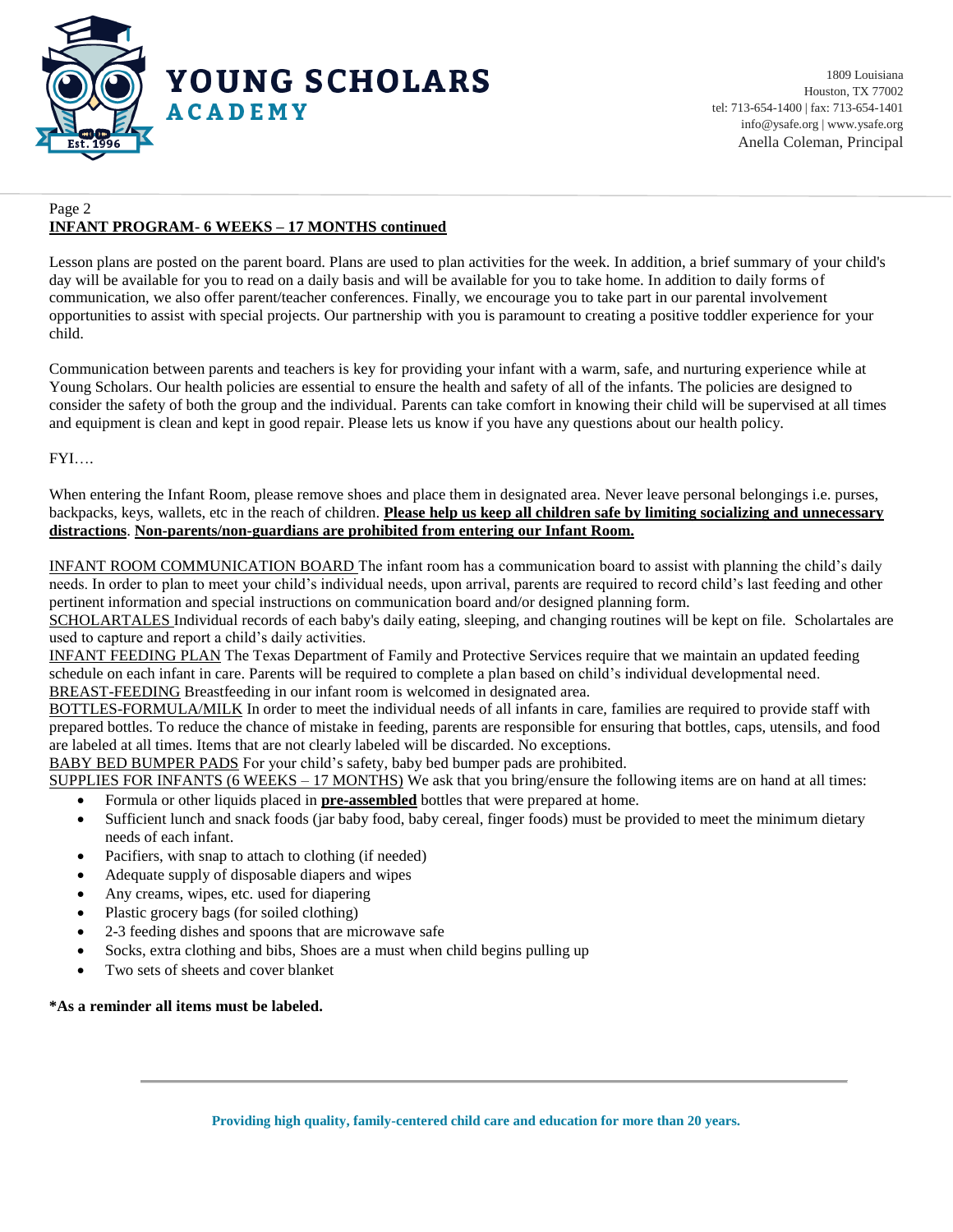

# *TRANSITION-TO-PRESCHOOL PROGRAM (TTP1&2) – 18 M TO 35 M INFORMATION PAGE*

When your child enters our Transition-To-Preschool Program (Toddler) at around 18 months, he or she may be in a classroom with children ranging in age from 18 months to 2 years. As a younger toddler, your child will benefit from being in a classroom with a range of ages. Increased social interaction in a mixed age setting allows toddlers to work on skills such as learning to take turns and sharing. Your child will also have the opportunity to further develop his/her emerging language skills through interactions with the teachers and with children slightly older than themselves. As your child grows into an older toddler, they will have the opportunity to grow into a leadership role in the class by role modeling the classroom routines. In our toddler room, caring and supportive teachers continue to nurture the whole child—social, emotional, cognitive and physical development skills.

We believe children learn best through play. Our program is based on full day attendance with an approximate daily schedule as follows: Free choice of play as well as teacher directed play, clean-up and morning snack, group activity (music, discussion, movement, games), free choice of play, outdoor play, lunch, reading and stories, rest time, afternoon snack, outdoor or gym play, and free choice of indoor activity.

Our child-centered active learning philosophy means that toddlers learn by doing. Our planned activities are child-oriented and are based on the children's interests. The toddler environment is created to facilitate your child's growth and learning while taking into account their areas of interest. Each area in the room is arranged so your child can make independent choices of materials to use. When planning daily activities, the teachers consider all areas of development.

Integrated Curriculum Plans are created by degreed staff. Teachers continue building upon the social, emotional, cognitive and physical milestones from our Infant Program. (*Emotional:* The teachers provide a loving and nurturing environment where your child can gain a sense of self. The teachers help children label their emotions in order to help them gain a better understanding of what they are feeling as well as provide a way for them to express their emotions in order to be better understood. Social: The teachers will help your child become a socially responsible person by encouraging him or her to communicate with and listen to others. In doing this, they are learning to trust, make friends, and feel that they are part of the group. Cognitive: The teachers will encourage your child to grow intellectually by helping them acquire learning skills such as the ability to solve problems, ask questions, and use words to describe his or her ideas, observations and feelings. Physical: The teachers encourage fine and gross motor development through a variety of daily experiences. The environment within each classroom grows and changes to meet the group's abilities and needs. Opportunities are provided for children to explore his/her physical space and discover ways to move in it as they gain control of their own bodies and actions. Classroom projects such as drawing, building and eating help your child develop fine motor skills. Toilet training is encouraged according to your child's readiness and done at your child's own pace.)

Additionally, as young learners begin to walk and talk regularly, their curiosity drives them to explore. The toddler classrooms foster children's developing independence by helping them hone valuable skills, such as the abilities to collaborate and communicate. More than just daycare for toddlers, our program is designed to develop children's…

School-Readiness;

- Singing or reciting a song or rhyme that contains alliteration;
- Further developing communication skills by demonstrating an understanding of positional words such as over, under, up and down;
- Grasping the writing tool using the fist or the whole hand and beginning to make more precise lines or scribbles;
- Describing and finding meaning in what they write.
- Career-Readiness;
- Demonstrating a growing vocabulary by identifying people, animals and objects with words;
- Participating in simple back-and-forth conversational exchanges;
- Using teachers or classmates as resources when solving a problem or adopting a new solution and applying it both incorporate creativity and critical-thinking skills;
- Imitating the way a classmate uses a toy or tool and finding a creative way to use the materials demonstrate executive function skills.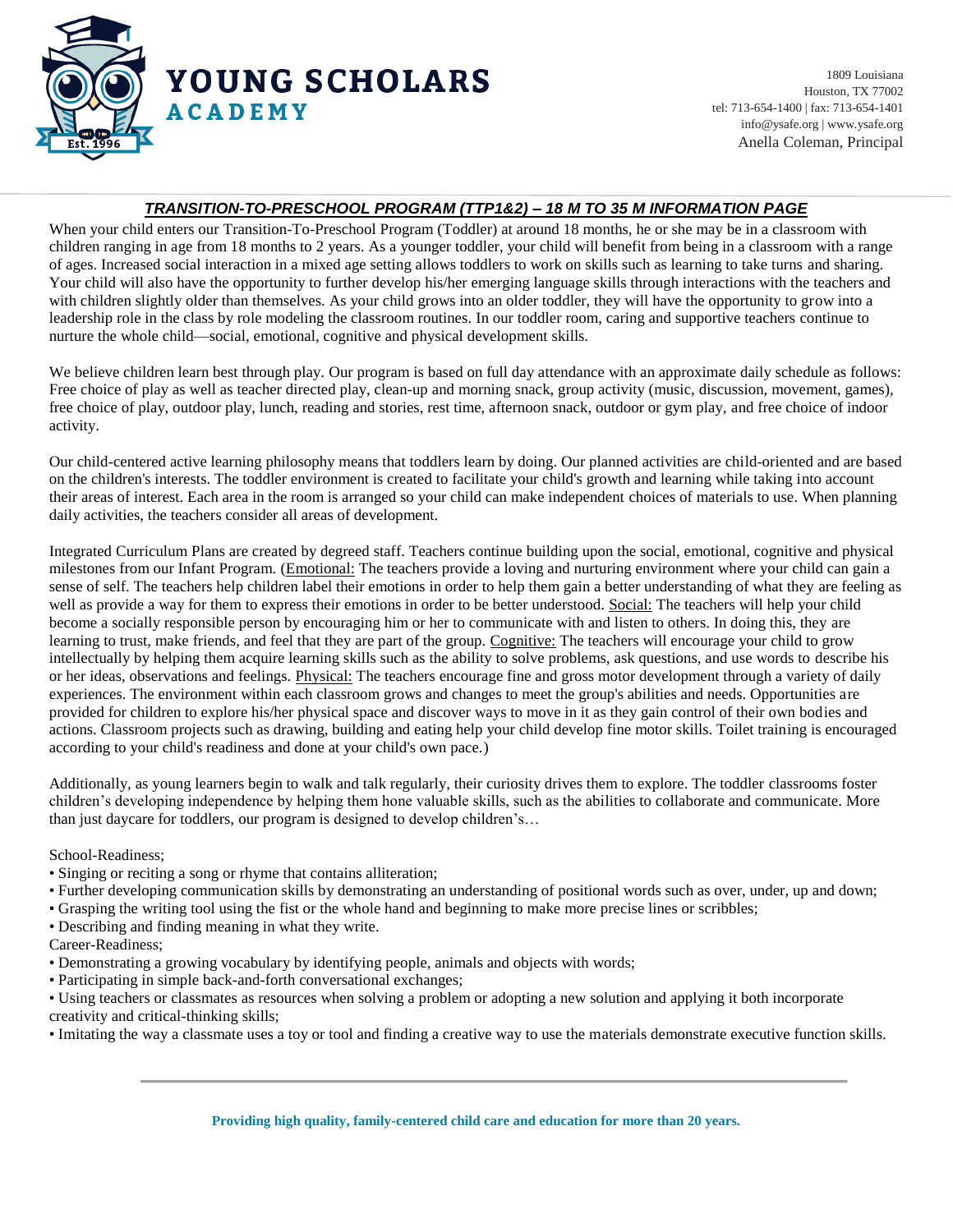

#### Page 2 TRANSITION-TO-PRESCHOOL PROGRAM (TTP1&2) – 18 M TO 35 M

## Life-Readiness.

• Reacting and responding appropriately to the wants and needs of teachers and classmates, which are signs of social-emotional intelligence;

- Showing facial expressions and responding to favored peers by moving close to them or hugging them;
- Attempting to accomplish routine tasks independently, which further develops critical-thinking skills;
- Separating from their parents without becoming upset and joining an activity with a familiar caregiver.

All programs are customized to your child's progress, needs and age. Lesson plans of activities planned for the week are posted. In addition, a brief summary of your child's day will be available for you to read on a daily basis and will be available for you to take home. In addition to daily forms of communication, we also offer parent/teacher conferences. Finally, we encourage you to take part in our parental involvement opportunities to assist with special projects. Our partnership with you is paramount to creating a positive toddler experience for your child. Communication is a key piece in the relationship between teachers and families.

## FYI….

## **Never leave personal belongings i.e. purses, backpacks, keys, wallets, etc in the reach of children. Please help us keep all children safe by limiting socializing and unnecessary distractions.**

### **TTP SUPPLY LIST (All items must be labeled.)**

- Adequate supply of disposable diapers and/or training pants and wipes
- Appropriate outdoor apparel (e.g., hats, mittens, warm jackets, shoes, etc.)
- One or more complete changes of clothing (appropriate for season/time of year)
- Ointments, creams, etc. for toileting
- Pacifiers, with snap to attach to clothing (if needed)
- Plastic grocery bags (for soiled clothing)
- Any necessary food substitutions

**CLOTHES:** Each child must have a change of clothes in their cubby. You need to check for soiled clothes and make sure that they have fresh clothes in their cubby each day. Weather appropriate clothing is necessary. They need to wear durable, washable clothing that can withstand play and art projects. Some activities can be messy. Shoes are a must! Strapless shoes or thongs are not acceptable and create a safety hazard for the children. Children need to wear shoes they can successfully remove and put back on with little or no assistance, especially with the older children. **As a reminder label everything**!

**LUNCH, SNACK TIME:** Young Scholars will supply lunch, morning and afternoon snacks. Milk and/or juice are provided for snack time as well as lunch. It is always available for Toddlers throughout the day. Menus are prepared meeting all of the four major food groups, which are dairy, fruits & vegetables, grain, and protein. Please keep this in mind when preparing their lunches. When your child comes to school, there is a small refrigerator in the Toddler room for your child's sipper cup. **As a reminder label everything**! **SIPPER CUPS, SUNSCREEN:** Bottles in the Toddler Room are discouraged. Sipper cups are required and must be labeled. They should be taken home each day for sanitizing. When needed, please apply sunscreen to your child before they come to school. **NAP/QUIET TIME:** Each child will be provided a mat, labeled with his/her name. Parent needs to bring a small blanket. This item should be taken home each Friday, laundered, and returned Monday morning. Again, please to remember to label all items. **PHOTOS:** Young Scholars feels it is important to the children to feel a connection between family and school. To support this, we encourage families to bring no more than six photos from your family--parents, grandparents, other special people, and pets—whomever you consider a part of your our family. These photos will not be returned but will become a permanent addition to each classroom, providing a lasting chain of memories through the years. **\*As a reminder all items must be labeled.**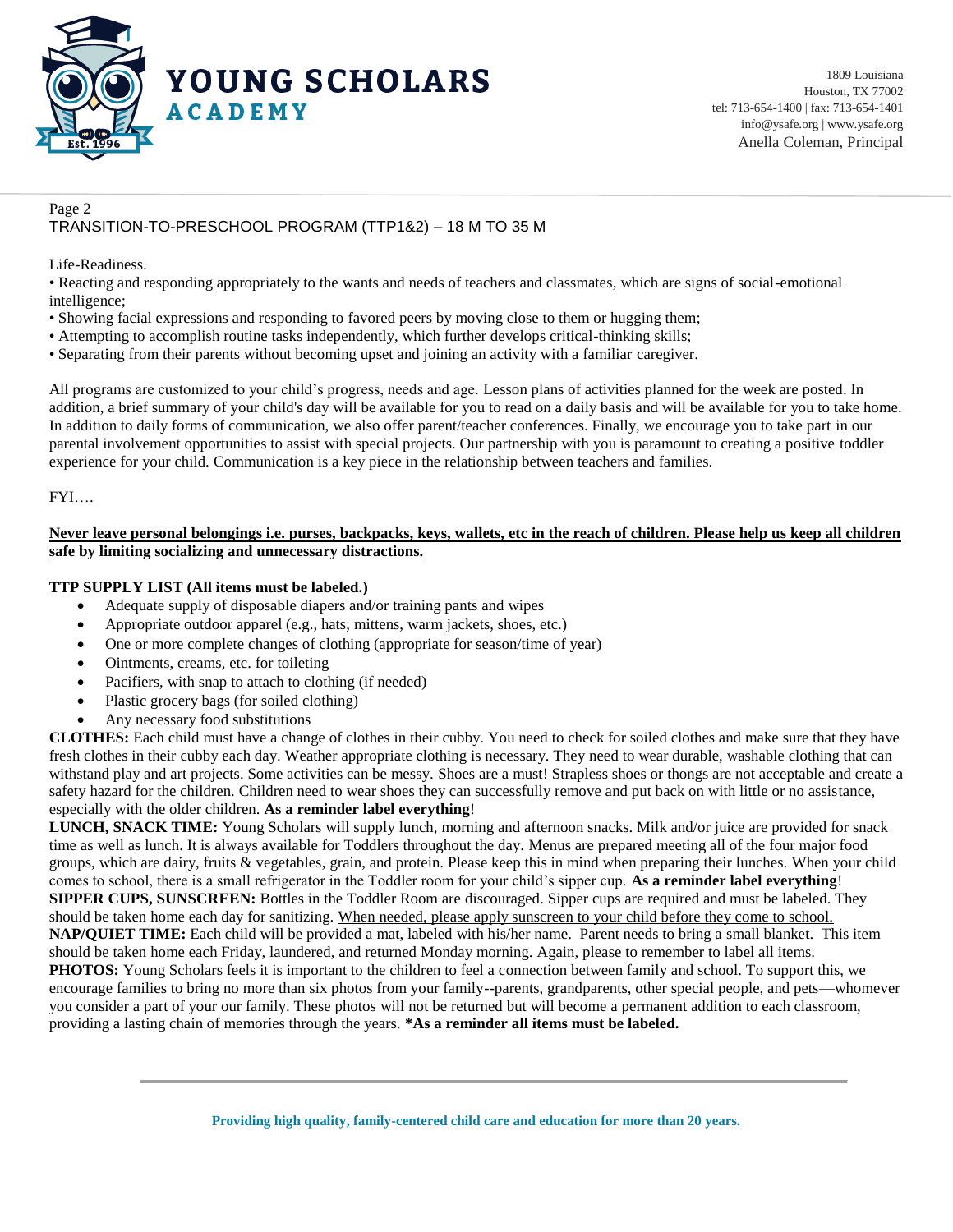

# *PRESCHOOL (3 year olds) and PRE-KINDERGARTEN (4+ year olds) PROGRAMS INFORMATION PAGE*

Perseverance is the ability to overcome obstacles to achieve a goal, which is essential to children's success in school and in life. In the play-based preschool classroom, children develop this crucial trait by engaging in learning activities and sticking with them until they solve the problem or complete the project. Our preschool program is designed, but not limited to developing children's social, emotional, cognitive and physical skills. Our integrated curriculum focuses on:

### School-Readiness

- Verbally counting to 10, counting items they select and using each number up to five with accuracy;
- Grouping items and demonstrating an understanding of number operations, which are components of critical-thinking skills;
- Associating numbers with their corresponding quantities in groups containing up to five items.

### Career-Readiness

- Further developing communication skills by building their vocabularies and expanding their language skills by using words to refer to and describe familiar people, animals and objects;
- Using materials in new and creative ways to symbolize something else;
- Engaging in imaginative play and using props to learn about the dramatic arts, which help develop creativity skills. This can include exploring roles that are interesting or familiar.

### Life-Readiness

- Understanding turn-taking, developing the capacity to wait and communicating to others when it is their turn, which are necessary for self-regulation, a component of social-emotional intelligence;
- Proposing a solution to their peers and working cooperatively to help solve a problem, which demonstrate executive function, collaboration and critical-thinking skills;
- Playing cooperatively with a small group of children and forming unique, authentic friendships with classmates for a short time.

All programs are customized to your child's progress, needs and age.

## *PRE-KINDERGARTEN PROGRAM (4+ year olds)*

Young scholars continue their journey of exploration and discovery in the pre-kindergarten classroom. Teachers help them apply their developing literacy and math skills through purposeful, planned learning experiences. The lesson plans allow children to learn from their teachers and from interactions with other children. Our private pre-k program is designed to develop children's:

School-Readiness;

- Demonstrating executive function skills by thoughtfully developing a strategy for performing a task and then finishing it;
- Classifying objects by color, size or shape and then reclassifying them by a distinctly different characteristic, which help to develop critical-thinking skills;
- Using math concepts by counting from 10 to 20 accurately and by grouping and regrouping objects.

Career-Readiness;

- Remaining focused on a task even when other activities are going on around them;
- Further developing critical-thinking skills by solving problems and proposing alternate solutions without needing to experiment with or use every possible solution:
- Demonstrating social-emotional intelligence by controlling their emotional responses and considering a friend's idea when it is different from their own.

Life-Readiness.

• Offering to share materials and space with a classmate without encouragement or prompting from an adult;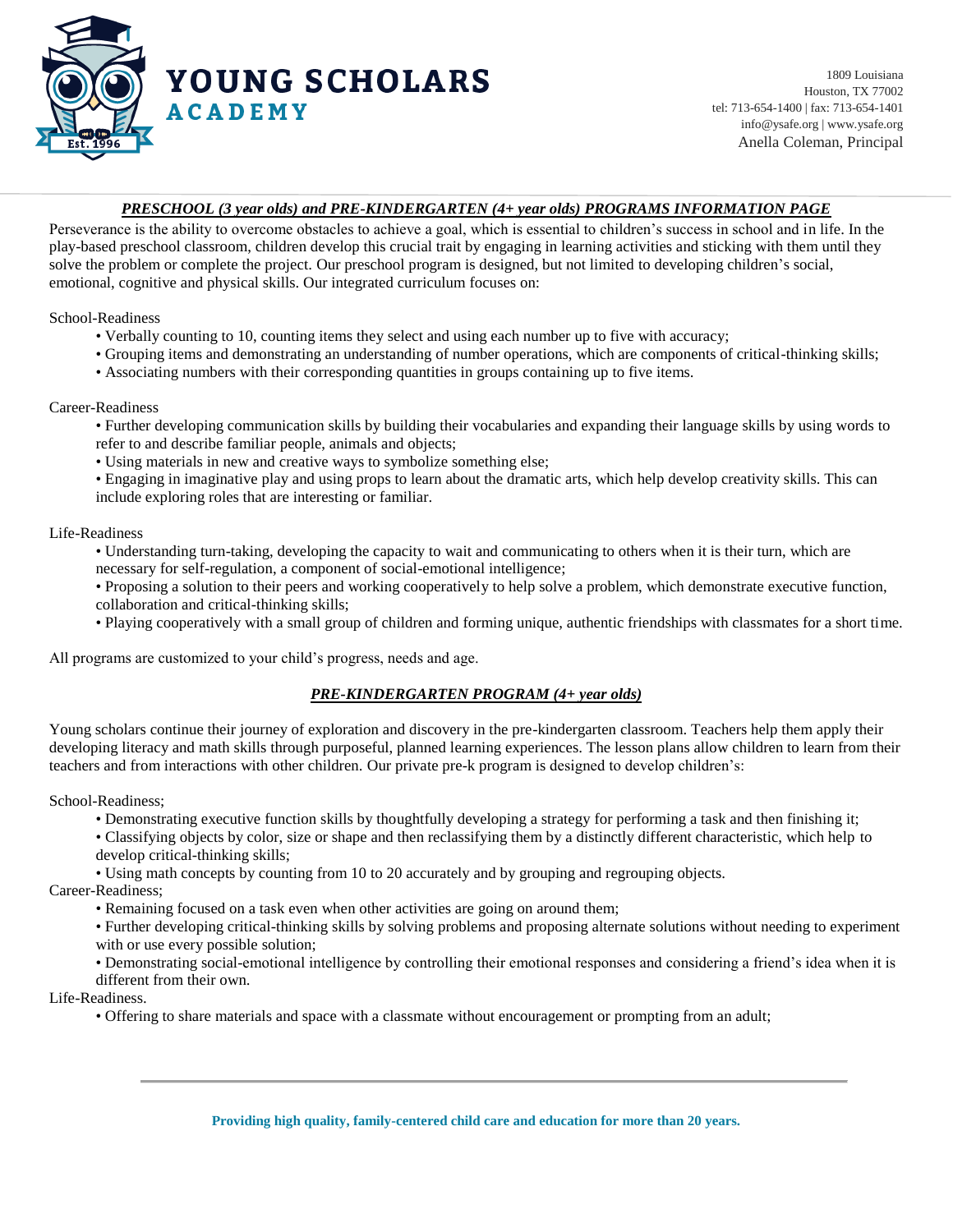

- Beginning to suggest solutions to social problems in the class, which exhibits critical-thinking skills and social-emotional intelligence;
- Having longer-lasting friendships with more than one classmate and relating to other peers with the same interests.

All programs are customized to your child's progress, needs and age.

## FYI….

## **Never leave personal belongings i.e. purses, backpacks, keys, wallets, etc in the reach of children. Please help us keep all children safe by limiting socializing and unnecessary distractions.**

## **PRESCHOOL/PREKINDERGARTEN SUPPLY LIST (All items must be labeled.)**

- Adequate supply of disposable diapers and/or training pants
- Appropriate outdoor apparel (e.g., hats, mittens, warm jackets, shoes, etc.)
- One or more complete changes of clothing (appropriate for season/time of year)
- Ointments, creams, etc. for toileting
- Pacifiers, with snap to attach to clothing (if needed)
- Plastic grocery bags (for soiled clothing)
- Any necessary food substitutions

\*Request a copy of additional school supplies required

**CLOTHES:** Each child must have a change of clothes in their cubby. You need to check for soiled clothes and make sure that they have fresh clothes in their cubby each day. Weather appropriate clothing is necessary. They need to wear durable, washable clothing that can withstand play and art projects. Some activities can be messy. Shoes are a must! Strapless shoes or thongs are not acceptable and create a safety hazard for the children. Children need to wear shoes they can successfully remove and put back on with little or no assistance, especially with the older children. *REMEMBER: All items MUST BE LABELED.*

**LUNCH, SNACK TIME:** Young Scholars will supply lunch, morning and afternoon snacks. Milk and/or juice are provided for snack time as well as lunch. It is always available for Toddlers throughout the day. Menus are prepared meeting all of the four major food groups, which are dairy, fruits & vegetables, grain, and protein. Please keep this in mind when preparing their lunches.

**SIPPER CUPS, SUNSCREEN, WIPES:** Sipper Cups are discouraged from being placed in the Toddler Refrigerator. Sipper cups are required and must be labeled. They should be taken home each day for sanitizing. When needed, please apply sunscreen to your child before they come to school. Please bring in one box of baby wipes a month to contribute to classroom use. We use these throughout the day. Also, remember that it is necessary for families to provide pull-ups/training underwear for their child. Always make sure you have enough on hand here at the school.

**NAP/QUIET TIME:** Each child will be provided a mat, labeled with his/her name. Parent needs to bring a small blanket. This item should be taken home each Friday, laundered, and returned Monday morning. Again, please to remember to label all items. **PHOTOS:** Young Scholars feels it is important to the children to feel a connection between family and school. To support this, we encourage families to bring no more than six photos from your family. These may include parents, grandparents, other special people, and pets; whomever you consider part of your family. These photos will not be returned but will become a permanent addition to each classroom, providing a lasting chain of memories through the years. **LABEL EVERYTHING!**

Thank you for your support.